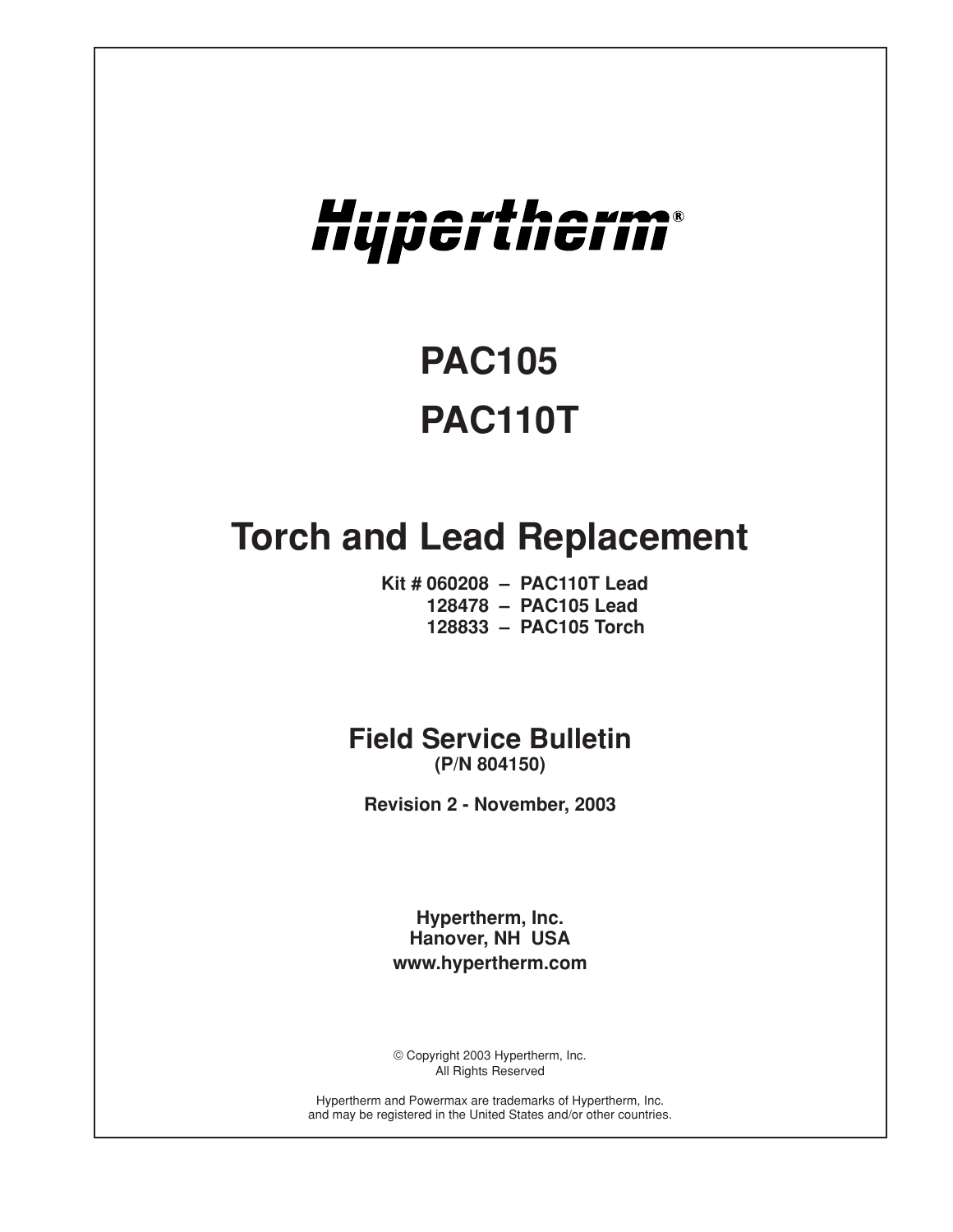

# **Introduction**

# **Purpose**

Describes necessary steps to replace the torch lead in the PAC105/PAC110T hand torch and replace the PAC105 hand torch on the PMX190c system.

# **Tools And Materials Needed**

#2 Phillips screw driver 1/4", 5/16", 3/8", and 7/16" wrenches Channels locks Heat gun

# **Lead Replacement Kit Contents**

| <b>Item</b>   | <b>Part Number</b> | <b>Description</b>     | Qtv |
|---------------|--------------------|------------------------|-----|
|               | 075503             | Lock Nut, 4-40         |     |
| $\mathcal{P}$ | 075504             | <b>Screw, 4-40</b>     |     |
| 3             | 023441             | Plunger wire           |     |
|               | 128775             | 20' PAC105 torch lead  |     |
|               | 128554             | 20' PAC110T torch lead |     |

**Note:** All items come pre-assembled.

#### **Torch Replacement Kit Contents**

| <b>Item</b> | <b>Part Number</b> | <b>Description</b>    | Qty |
|-------------|--------------------|-----------------------|-----|
|             | 070782             | 20' PAC105 hand torch |     |
| 2           | 015283             | Fitting elbow         |     |
| -3          | 004881             | Heat shrink tubing    |     |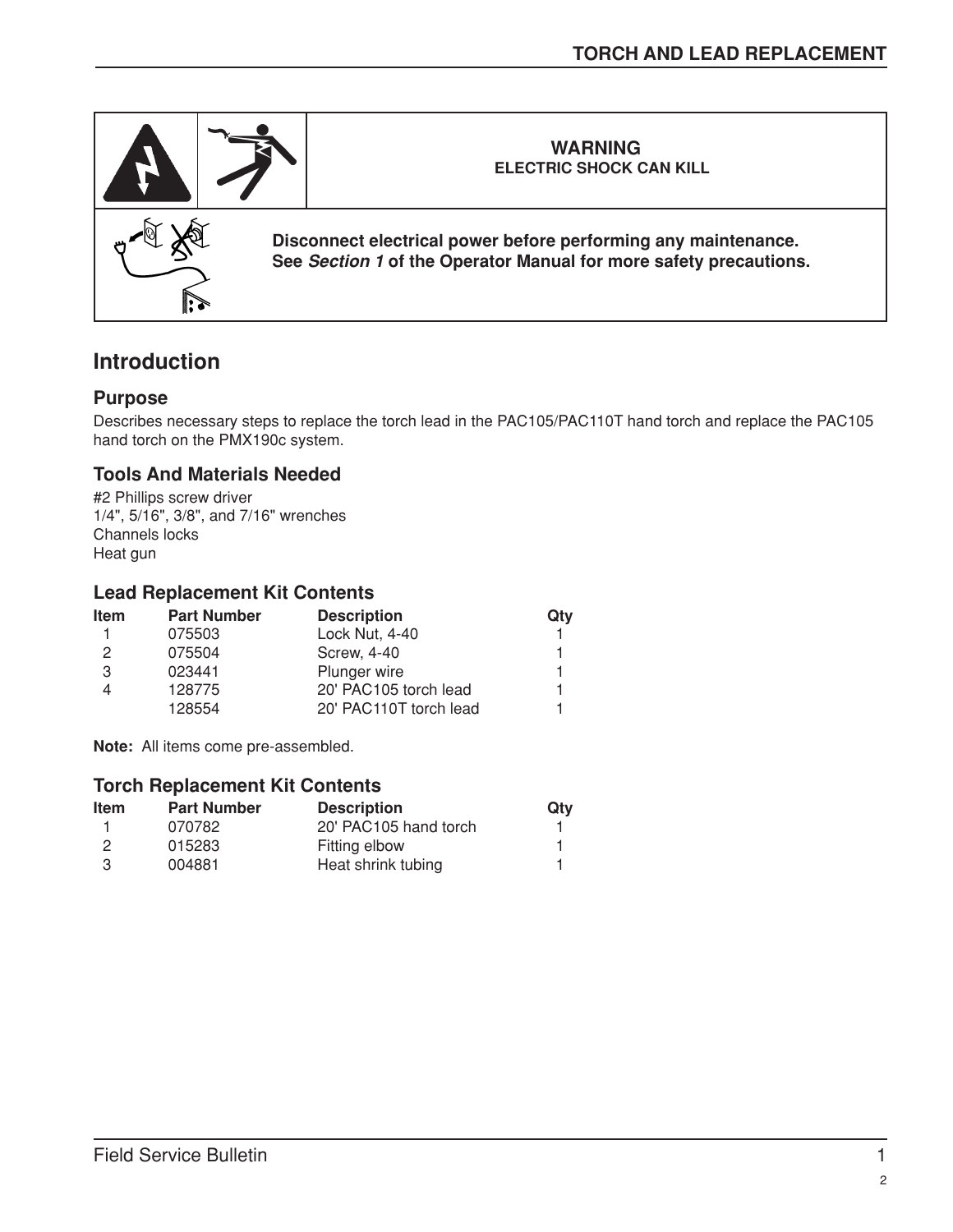

# **PAC105 and PAC110T Lead Replacement**

# **General**

- 1. Disconnect electrical power and gas supply.
- 2. Remove torch lead from power supply.

# **Remove Torch Head from Damaged Lead**

- 1. Remove the 5 screws that secure the handle halves together and remove handles from torch main body, torch switch, and safety trigger.
- 2. Pull on bullet plugs to disconnect the lead terminals (2) from the cap-sensor microswitch wired. Do **not** pull on wires.
- 3. Disconnect the plunger wire from the torch main body by holding the plunger nut with a 1/4" wrench or nut driver and removing the plunger screw.
- 4. Disconnect the torch main body and torch lead gas fittings using 5/16" and 7/16" open-end wrenches.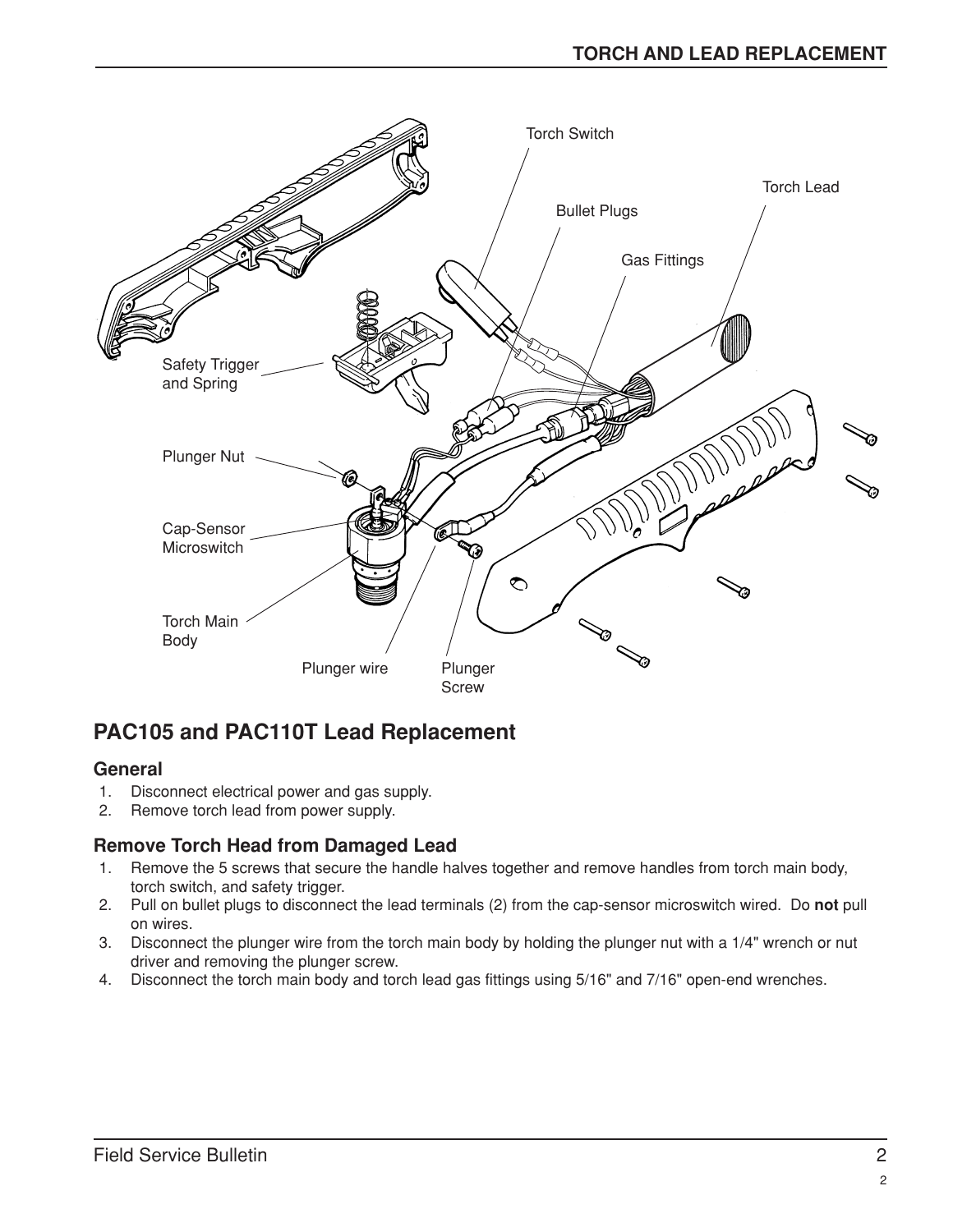

# **Install Torch Head on New Lead**

- 1. Connect the torch main body and torch lead gas fittings using 5/16" and 7/16" open-end wrenches. Torque to 70 in-lbs or 1/4 turn beyond finger-tight.
- 2. Connect the plunger wire to the plunger with the kit supplied nut and screw. Hold the plunger wire at the proper angle (see Figure below) and tighten the screw to 8 in-lbs of torque.



- 3. Connect the 2 cap-sensor microswitch wire bullet plugs.
- 4. Install the torch main body and torch switch into the handle. Be certain that the torch switch slides into the postion above the safety trigger, and that the trigger movement activates the switch push-button and then releases. While positioning the handle halves together, be careful not to pinch any wires.
- 5. Replace the 5 screws to secure the handle halves together.
- 6. PAC105 skip to page 4. PAC110T – connect electrical connections • Purple and Blue wires to RC1
	- Red wires to Pilot
	- White wires to Electrode/L2-Red
	- Note: Tighten screws to 10 in-lbs (12 kg cm) of torque
- 7. Tighten strain relief on to the lead.
- 8. Reinstall the cover and secure with existing screws.
- 9. Connect gas and power see *Section 3 of the Owners Manual.*
- 10. Verify that the Cap Off sensor works properly. 1. Turn On the power supply.
	- 2. Cap Off and Fault LEDs should illuminate
	- 3. Turn Off the power supply.
	- 4. Install consumables.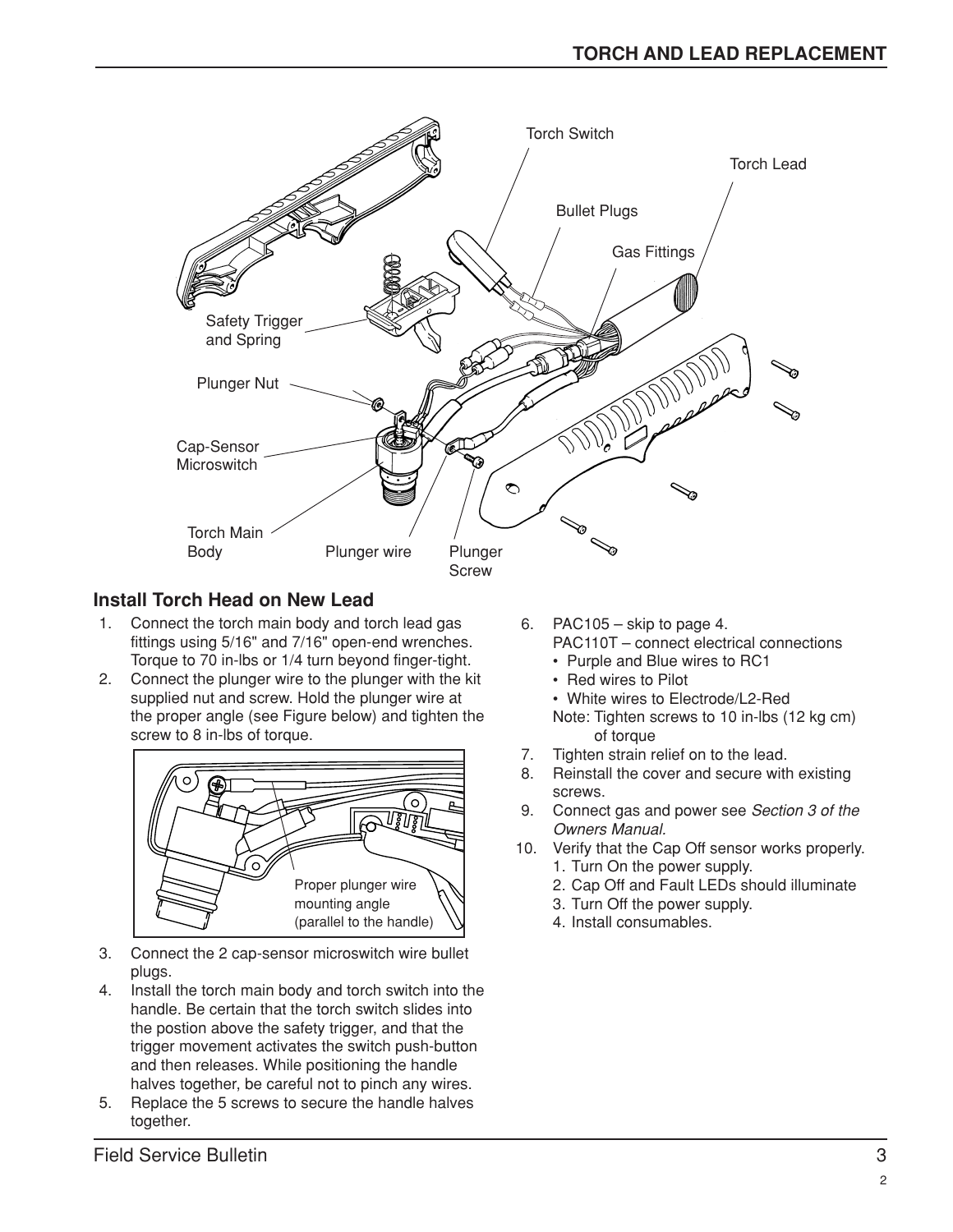# **PAC105 Torch and Lead Replacement**

#### **General**

1. Disconnect electrical power and gas supply.

# **Remove Torch Lead**

- 1. Remove cover using 1/4" socket or slotted screw driver.
- 2. Loosen lead strain relief nut on inside of power supply.
- 3. Disconnect the torch lead electrical connections. Cut any wire ties securing the wires.
- 4. If the lead is connected with a push-in fitting press the retaining ring and pull the lead fitting out. If the lead is connected with a threaded fitting use a 7/16" wrench to disconnect the lead. Then use a 7/16" wrench to remove the threaded elbow fitting from the compressor and replace it with the provided push-in elbow fitting, Part No. 015283, using a 3/8" wrench.
- 5. Discard old lead.

Note: Save plastic retaining nut for installation of new lead.



# **Prepare Torch Lead For Installation**

- 1. Install heat shrink tubing on power supply end of torch lead using heat gun.
	- For models with a cooling coil on the compressor skip to Step 2.
	- For models without a cooling coil on the compressor place the included heat shrink as shown below.



- 2. Hand tighten strain relief on lead.
- Note: Must be loose enough to slide along the lead.
- 3. Slide strain relief unitl it stops against the heat shrink.
- 4. Hand tighten strain relief.